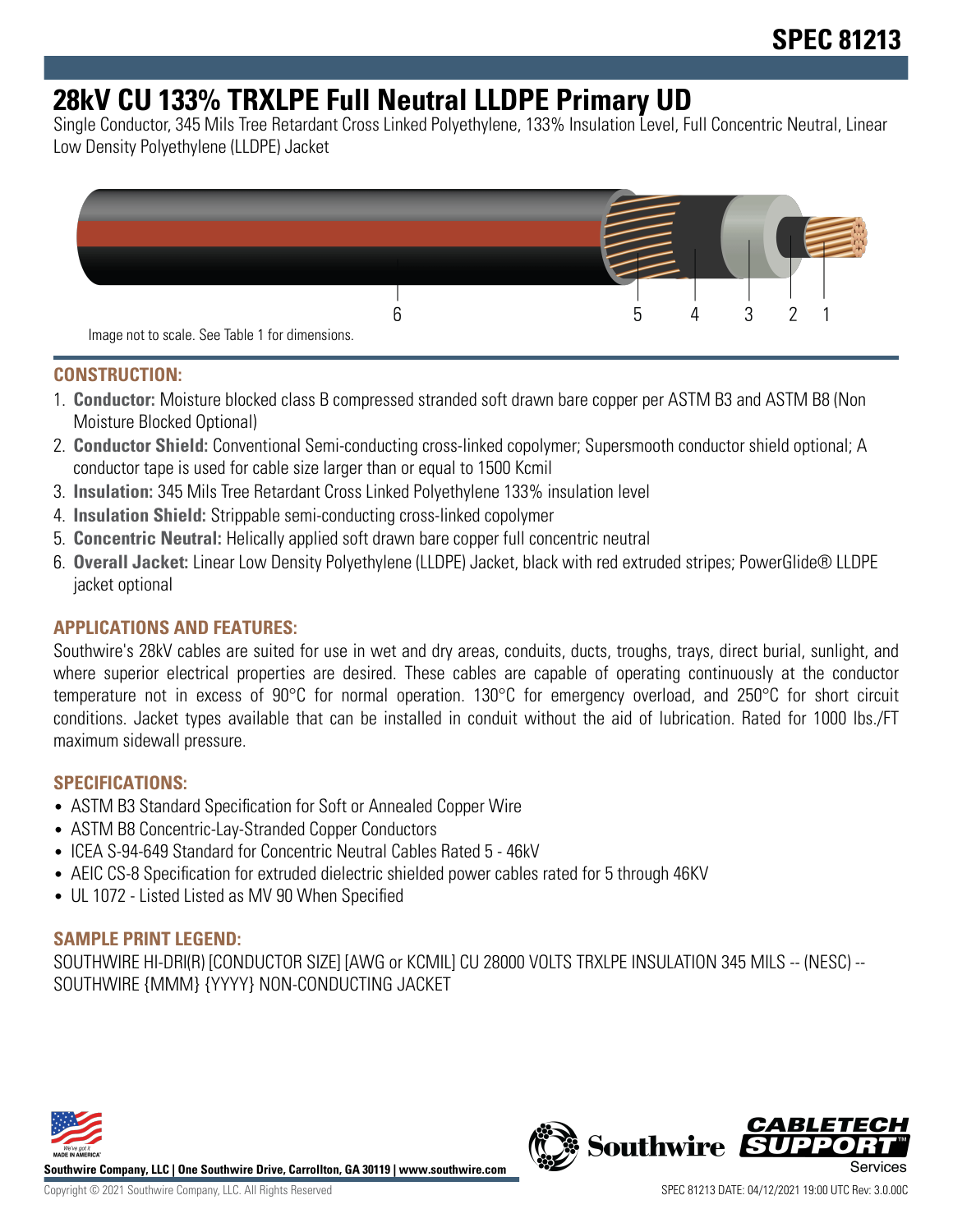#### **Table 1 – Weights and Measurements**

| <b>Stock</b><br>Number | Cond.<br><b>Size</b> | <b>Diameter</b><br>Over<br>Conductor | <b>Diameter</b><br>Over<br>Insulation | Insul.<br><b>Thickness</b> | <b>Diameter</b><br><b>Over</b><br>Insulation<br><b>Shield</b> | Concentric<br><b>Neutral</b> | Neutral DC<br>Resistance<br>$25^{\circ}$ C | Jacket<br><b>Thickness</b> | Approx.<br>0 <sub>D</sub> | Approx.<br>Weight | Min<br>Bending<br>Radius | Max Pull<br>Tension* |
|------------------------|----------------------|--------------------------------------|---------------------------------------|----------------------------|---------------------------------------------------------------|------------------------------|--------------------------------------------|----------------------------|---------------------------|-------------------|--------------------------|----------------------|
|                        | AWG/<br>Kcmil        | inch                                 | inch                                  | mil                        | inch                                                          | No. x AWG                    | $\Omega$ /1000ft                           | mil                        | inch                      | lb<br>1000ft/     | inch                     | $\mathsf{lb}$        |
| <b>TBA</b>             | (1)                  | 0.289                                | 1.016                                 | 345                        | 1.096                                                         | 13x12                        | 0.128                                      | 50                         | 1.356                     | 1052              | 16.3                     | 670                  |
| TBA                    | (19)                 | 0.322                                | 1.049                                 | 345                        | 1.149                                                         | 13x12                        | 0.128                                      | 50                         | 1.409                     | 1112              | 16.9                     | 670                  |
| <b>TBA</b>             | 1/0<br>(1)           | 0.325                                | 1.052                                 | 345                        | 1.152                                                         | 16x12                        | 0.104                                      | 50                         | 1.412                     | 1218              | 16.9                     | 845                  |
| <b>TBA</b>             | 1/0<br>(19)          | 0.362                                | 1.089                                 | 345                        | 1.189                                                         | 16x12                        | 0.104                                      | 50                         | 1.449                     | 1264              | 17.4                     | 845                  |
| <b>TBA</b>             | 2/0<br>(19)          | 0.405                                | 1.132                                 | 345                        | 1.232                                                         | 13x10                        | 0.080                                      | 50                         | 1.536                     | 1506              | 18.4                     | 1065                 |
| TBA                    | 3/0<br>(19)          | 0.456                                | 1.183                                 | 345                        | 1.283                                                         | 16x10                        | 0.065                                      | 50                         | 1.587                     | 1740              | 19.0                     | 1342                 |
| TBA                    | 4/0<br>(19)          | 0.512                                | 1.239                                 | 345                        | 1.339                                                         | 16x9                         | 0.052                                      | 80                         | 1.728                     | 2130              | 20.7                     | 1693                 |
| TBA                    | 250<br>(37)          | 0.558                                | 1.294                                 | 345                        | 1.394                                                         | 25x10                        | 0.042                                      | 80                         | 1.758                     | 2405              | 21.1                     | 2000                 |

All dimensions are nominal and subject to normal manufacturing tolerances

◊ Cable marked with this symbol is a standard stock item

\* Pulling tension based on pulling eye directly connected to conductor

#### **Table 2 – Electrical and Engineering Data**

| Cond<br><b>Size</b> | <b>DC</b><br>Resistance<br>@ 25°C | AC<br>Resistance<br>@90°C | Capacitive<br>Reactance @<br>60Hz | Inductive<br>Reactance<br>@ 60Hz | <b>Charging</b><br>Current | <b>Dielectric</b><br>Loss | Zero<br>Sequence<br>Impedance* | Positive<br>Sequence<br>Impedance* | <b>Short</b><br>Circuit<br>Current @<br>30 Cycle | Allowable<br>Ampacity in<br>Duct 90°C1 | Allowable<br>Ampacity<br><b>Directly</b><br>Buried 90°C‡ |
|---------------------|-----------------------------------|---------------------------|-----------------------------------|----------------------------------|----------------------------|---------------------------|--------------------------------|------------------------------------|--------------------------------------------------|----------------------------------------|----------------------------------------------------------|
| AWG/<br>Kcmil       | $\Omega/1000$ ft                  | $\Omega/1000$ ft          | $M\Omega^*1000$ ft                | $\Omega/1000$ ft                 |                            | A/1000ft W/1000ft         | $\Omega/1000$ ft               | $\Omega/1000$ ft                   | Amp                                              | Amp                                    | Amp                                                      |
| (1)                 | 0.129                             | 0.161                     | 0.077                             | 0.054                            | 0.209                      | 1.014                     | $0.289 + j0.067$               | $0.164 + 0.054$                    | 7751.5                                           | 175                                    | 220                                                      |
| (19)                | 0.129                             | 0.161                     | 0.073                             | 0.053                            | 0.222                      | 1.074                     | $0.289 + 0.066$                | $0.164 + j0.053$                   | 7751.5                                           | 175                                    | 220                                                      |
| 1/0<br>(1)          | 0.102                             | 0.128                     | 0.073                             | 0.053                            | 0.223                      | 1.080                     | $0.234 + j0.057$               | $0.131 + j0.052$                   | 9540.3                                           | 200                                    | 250                                                      |
| 1/0<br>(19)         | 0.102                             | 0.128                     | 0.068                             | 0.051                            | 0.237                      | 1.147                     | $0.234 + 0.055$                | $0.131 + j0.050$                   | 9540.3                                           | 200                                    | 250                                                      |
| 2/0<br>(19)         | 0.081                             | 0.101                     | 0.064                             | 0.050                            | 0.253                      | 1.225                     | $0.182 + j0.048$               | $0.106 + j0.049$                   | 12321.7                                          | 225                                    | 285                                                      |
| 3/0<br>(19)         | 0.0642                            | 0.080                     | 0.060                             | 0.049                            | 0.271                      | 1.316                     | $0.147 + 0.042$                | $0.085 + j0.046$                   | 15165.1                                          | 260                                    | 320                                                      |
| 4/0<br>(19)         | 0.051                             | 0.064                     | 0.055                             | 0.048                            | 0.292                      | 1.415                     | $0.117 + 0.038$                | $0.071 + j0.045$                   | 19124.4                                          | 295                                    | 360                                                      |
| 250<br>(37)         | 0.0431                            | 0.054                     | 0.052                             | 0.046                            | 0.312                      | 1.512                     | $0.097 + 0.033$                | $0.061 + j0.042$                   | 23695.5                                          |                                        |                                                          |

\* Calculations are based on three cables triplexed / concentric shield / Conductor temperature of 90°C / Shield temperature of 45°C / Earth resistivity of 100 ohmsmeter



Southwire Company, LLC | One Southwire Drive, Carrollton, GA 30119 | www.southwire.com<br>Services

**CABLETECH**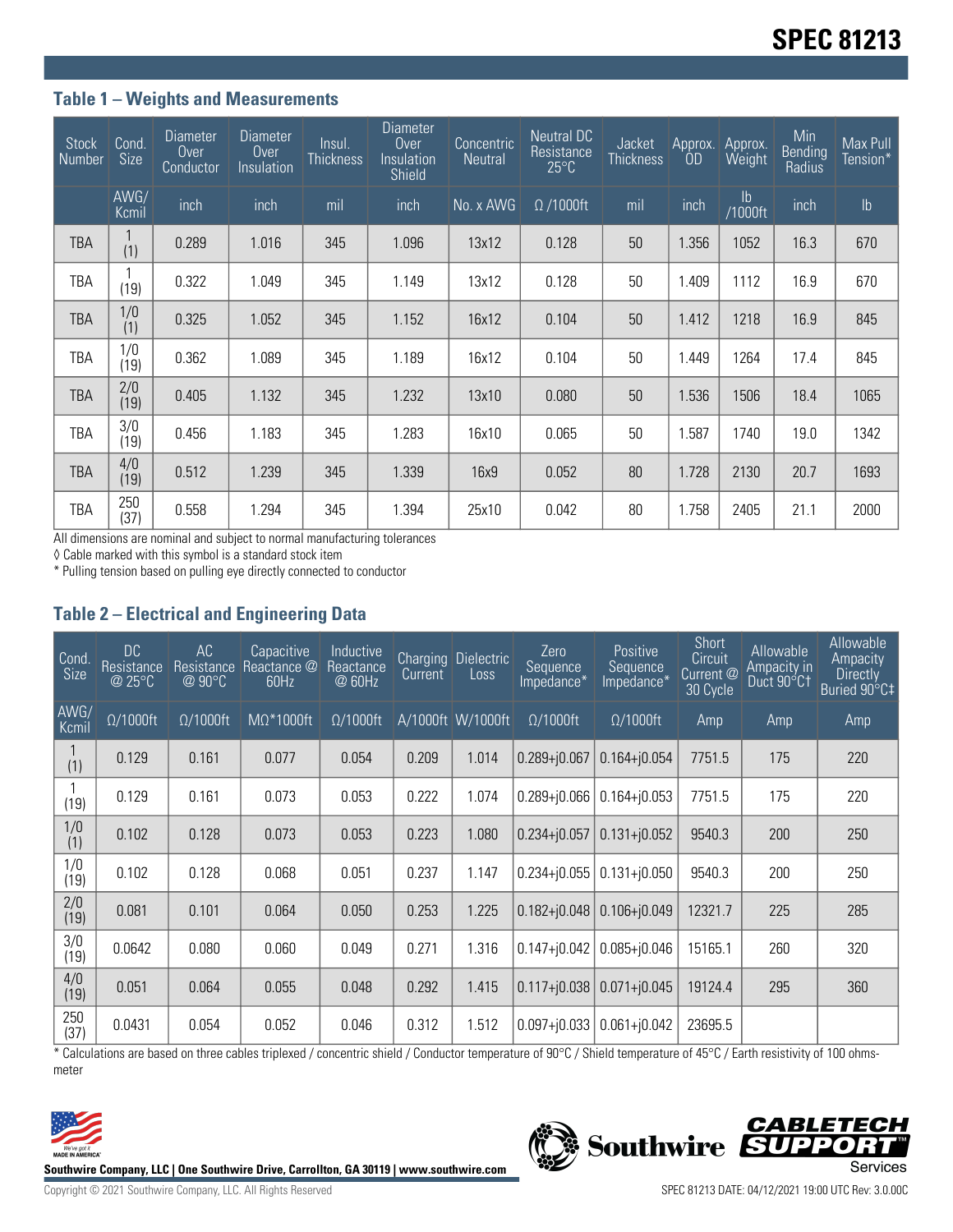# **SPEC 81213**

† Ampacities are based on Figure 7 of ICEA T-117-734 (Single circuit trefoil, 100% load factor, 90°C conductor temperature, earth RHO 90, 36" burial depth) ‡ Ampacities are based on Figure 1 of ICEA T-117-734 (Single circuit trefoil, 100% load factor, 90°C conductor temperature, earth RHO 90, 36" burial depth)

#### **Table 3 – Weights and Measurements (Metric)**

| <b>Stock</b><br>Number | Cond.<br><b>Size</b> | <b>Diameter</b><br>Over<br>Conductor | <b>Diameter</b><br>Over<br>Insulation | Insul.<br>Thickness | <b>Diameter</b><br>$0$ ver<br>Insulation<br>Shield | Concentric<br><b>Neutral</b> | Neutral DC<br>Resistance<br>$25^{\circ}$ C | Jacket<br><b>Thickness</b> | Approx.<br><b>OD</b> | Approx.<br>Weight | Min<br><b>Bending</b><br>Radius | Max Pull<br>Tension* |
|------------------------|----------------------|--------------------------------------|---------------------------------------|---------------------|----------------------------------------------------|------------------------------|--------------------------------------------|----------------------------|----------------------|-------------------|---------------------------------|----------------------|
|                        | AWG/<br>Kcmil        | mm                                   | mm                                    | mm                  | mm                                                 | No. x AWG                    | $\Omega$ /km                               | mm                         | mm                   | kg/km             | mm                              | newton               |
| <b>TBA</b>             | (1)                  | 7.34                                 | 25.81                                 | 8.76                | 27.84                                              | 13x12                        | 0.42                                       | 1.27                       | 34.44                | 1566              | 414.02                          | 2982                 |
| TBA                    | (19)                 | 8.18                                 | 26.64                                 | 8.76                | 29.18                                              | 13x12                        | 0.42                                       | 1.27                       | 35.79                | 1655              | 429.26                          | 2982                 |
| <b>TBA</b>             | 1/0<br>(1)           | 8.25                                 | 26.72                                 | 8.76                | 29.26                                              | 16x12                        | 0.34                                       | 1.27                       | 35.86                | 1813              | 429.26                          | 3760                 |
| TBA                    | 1/0<br>(19)          | 9.19                                 | 27.66                                 | 8.76                | 30.20                                              | 16x12                        | 0.34                                       | 1.27                       | 36.80                | 1881              | 441.96                          | 3760                 |
| <b>TBA</b>             | 2/0<br>(19)          | 10.29                                | 28.75                                 | 8.76                | 31.29                                              | 13x10                        | 0.26                                       | 1.27                       | 39.01                | 2241              | 467.36                          | 4739                 |
| TBA                    | 3/0<br>(19)          | 11.58                                | 30.05                                 | 8.76                | 32.59                                              | 16x10                        | 0.21                                       | 1.27                       | 40.31                | 2589              | 482.60                          | 5972                 |
| <b>TBA</b>             | 4/0<br>(19)          | 13.00                                | 31.47                                 | 8.76                | 34.01                                              | 16x9                         | 0.17                                       | 2.03                       | 43.89                | 3170              | 525.78                          | 7534                 |
| TBA                    | 250<br>(37)          | 14.17                                | 32.87                                 | 8.76                | 35.41                                              | 25x10                        | 0.14                                       | 2.03                       | 44.65                | 3579              | 535.94                          | 8900                 |

All dimensions are nominal and subject to normal manufacturing tolerances

◊ Cable marked with this symbol is a standard stock item

\* Pulling tension based on pulling eye directly connected to conductor

### **Table 4 – Electrical and Engineering Data (Metric)**

| Cond<br><b>Size</b> | DC.<br>Resistance<br>@ 25°C | AC<br>Resistance<br>@ 90°C | Capacitive<br>Reactance<br>@ 60Hz | Inductive<br>Reactance<br>@ 60Hz | <b>Charging</b><br>Current | Dielectric<br>Loss | Zero<br>Sequence<br>Impedance* | Positive<br>Sequence<br>Impedance* | <b>Short</b><br>Circuit<br>Current <sup><sup>®</sup></sup><br>30 Cycle | Allowable<br>Ampacity in<br>Duct 90°C1 | Allowable<br>Ampacity<br><b>Directly</b><br>Buried 90°C‡ |
|---------------------|-----------------------------|----------------------------|-----------------------------------|----------------------------------|----------------------------|--------------------|--------------------------------|------------------------------------|------------------------------------------------------------------------|----------------------------------------|----------------------------------------------------------|
| AWG/<br>Kcmil       | $\Omega$ /km                | $\Omega$ /km               | $M\Omega^*$ km                    | $\Omega$ /km                     | A/km                       | W/km               | $\Omega/1000$ ft               | $\Omega/1000$ ft                   | Amp                                                                    | Amp                                    | Amp                                                      |
| (1)                 | 0.4232                      | 0.53                       | 0.0235                            | 0.1772                           | 0.686                      | 3.3268             | $0.289 + j0.067$               | $0.164 + j0.054$                   | 7751.5                                                                 | 175                                    | 220                                                      |
| (19)                | 0.4232                      | 0.53                       | 0.0223                            | 0.1739                           | 0.728                      | 3.5236             | $0.289 + 0.066$                | $0.164 + j0.053$                   | 7751.5                                                                 | 175                                    | 220                                                      |
| 1/0<br>(1)          | 0.3346                      | 0.42                       | 0.0223                            | 0.1739                           | 0.732                      | 3.5433             | $0.234 + 0.057$                | $0.131 + j0.052$                   | 9540.3                                                                 | 200                                    | 250                                                      |
| 1/0<br>(19)         | 0.3346                      | 0.42                       | 0.0207                            | 0.1673                           | 0.778                      | 3.7631             | $0.234 + j0.055$               | $0.131 + j0.050$                   | 9540.3                                                                 | 200                                    | 250                                                      |
| 2/0<br>(19)         | 0.2657                      | 0.33                       | 0.0195                            | 0.1640                           | 0.830                      | 4.0190             | $0.182 + j0.048$               | $0.106 + i0.049$                   | 12321.7                                                                | 225                                    | 285                                                      |
| 3/0<br>(19)         | 0.2106                      | 0.26                       | 0.0183                            | 0.1608                           | 0.889                      | 4.3176             | $0.147 + j0.042$               | $0.085 + j0.046$                   | 15165.1                                                                | 260                                    | 320                                                      |
| 4/0<br>(19)         | 0.1673                      | 0.21                       | 0.0168                            | 0.1575                           | 0.958                      | 4.6424             | $0.117 + 0.038$                | $0.071 + j0.045$                   | 19124.4                                                                | 295                                    | 360                                                      |
| 250<br>(37)         | 0.1414                      | 0.18                       | 0.0158                            | 0.1509                           | 1.024                      | 4.9606             | $0.097 + j0.033$               | $0.061 + j0.042$                   | 23695.5                                                                |                                        |                                                          |



Southwire Company, LLC | One Southwire Drive, Carrollton, GA 30119 | www.southwire.com<br>Services

**CABLETECH**